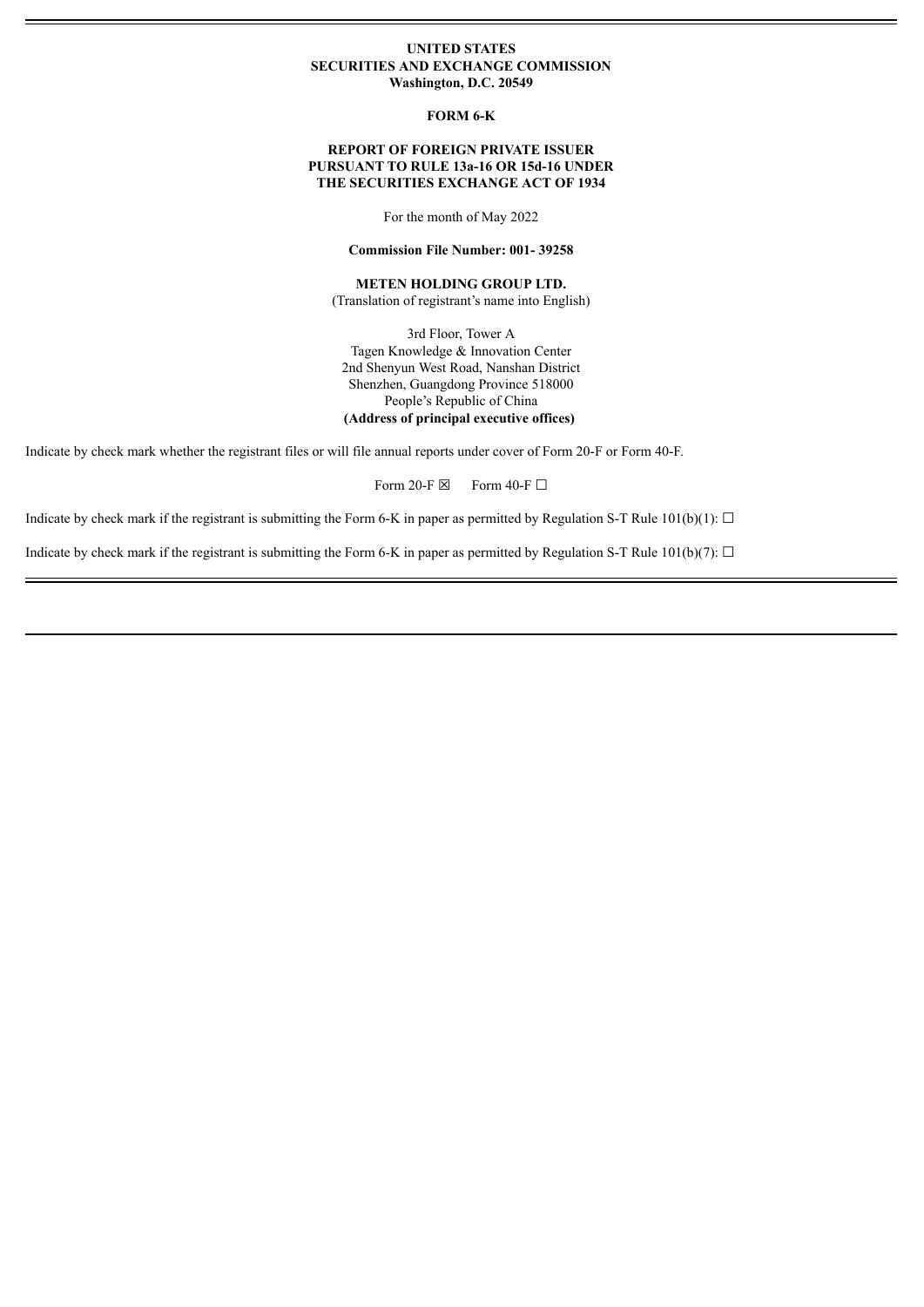# **EXHIBIT INDEX**

| <b>Exhibit</b> | Description                                                                                                     |
|----------------|-----------------------------------------------------------------------------------------------------------------|
| 99.1           | 202<br>Press Release -- Meten Holding Group Ltd. Announces Financial Results for Fiscal Year Ended December 31. |
|                |                                                                                                                 |

 $\overline{\phantom{0}}$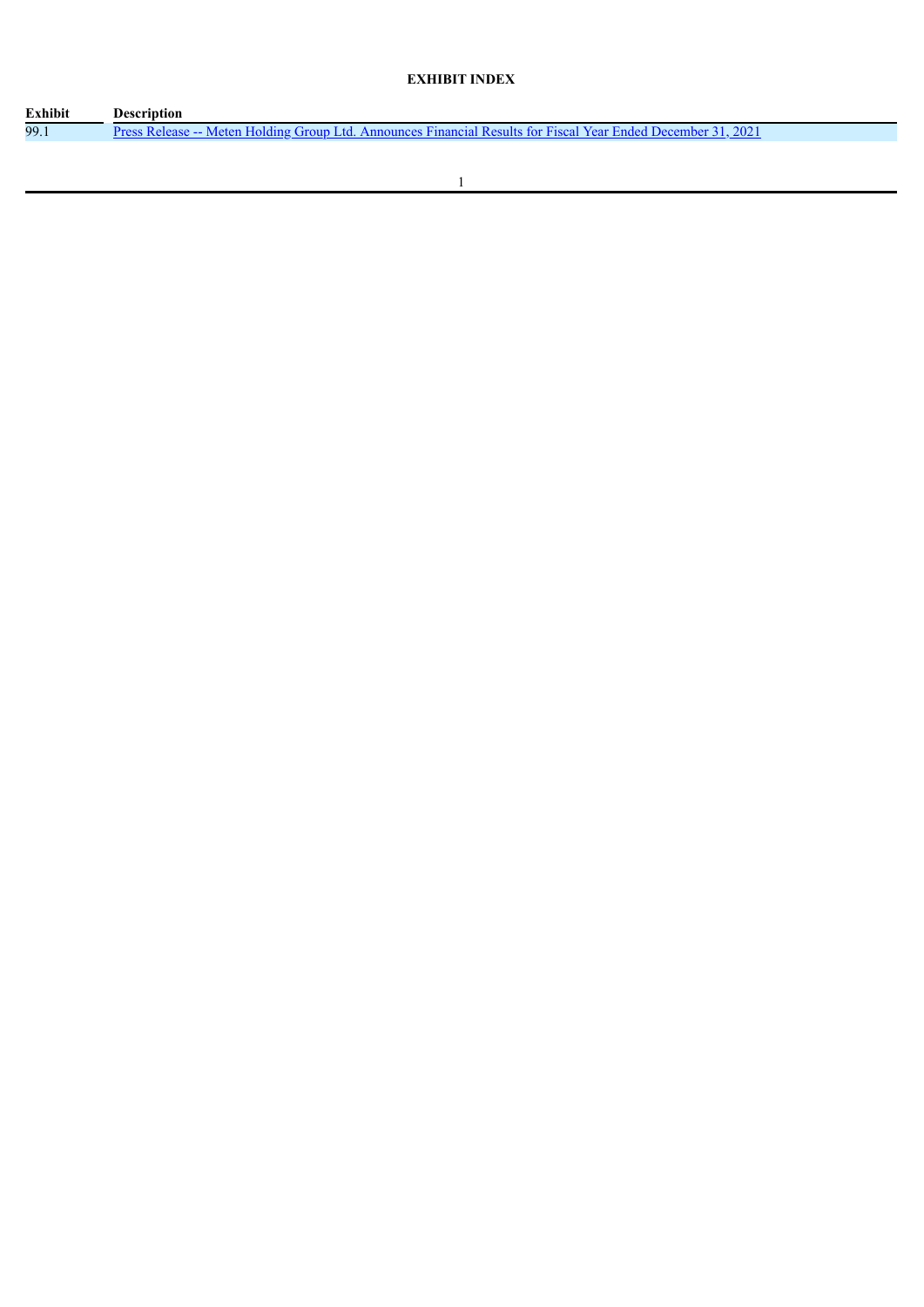# **SIGNATURES**

Pursuant to the requirements of the Securities Exchange Act of 1934, the registrant has duly caused this report to be signed on its behalf by the undersigned, thereunto duly authorized.

Date: May 16, 2022

# **Meten Holding Group Ltd.**

By: /s/ Siguang Peng

Name: Siguang Peng Title: Chief Executive Officer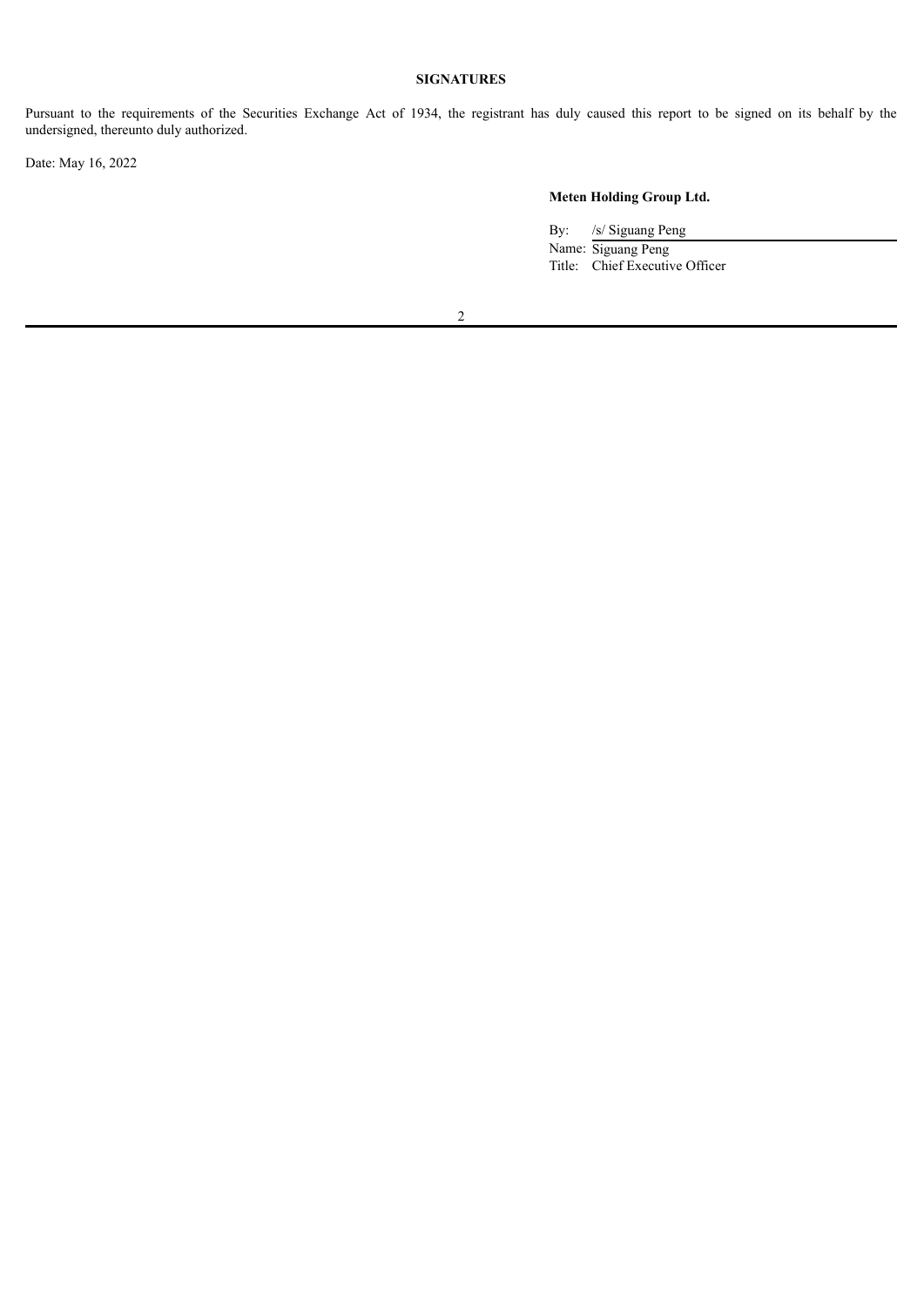## **Meten Holding Group Ltd. Announces Financial Results for Fiscal Year Ended December 31, 2021**

<span id="page-3-0"></span>SHENZHEN, China, May 16, 2022 /PRNewswire/ -- Meten Holding Group Ltd. ("Meten Holding Group" or the "Company") (NASDAQ: METX), an omnichannel training company headquartered in China providing language and workplace training services and actively developing metaverse, blockchain and cryptocurrency mining businesses, today announced its financial results for the fiscal year ended December 31, 2021.

|                                                 | <b>FY2021</b> |            |  |
|-------------------------------------------------|---------------|------------|--|
|                                                 | <b>RMB</b>    |            |  |
|                                                 | (million)     | YoY (%)    |  |
| Gross billings                                  | 551.3         | $(23.6)\%$ |  |
| <b>Revenues</b>                                 | 729.0         | $(18.7)\%$ |  |
| General adult English Language Training ("ELT") | 176.8         | $(47.0)\%$ |  |
| Online ELT                                      | 290.4         | $0.2\%$    |  |
| Overseas training services                      | 151.1         | 15.7%      |  |
| Junior ELT                                      | 98.0          | $(24.8)\%$ |  |
| Gross Profit                                    | 245.3         | $(15.4)\%$ |  |
| Gross Profit Margin                             | 33.6%         | 1.3 ppts   |  |
| Adjusted net loss <sup>1</sup>                  | (360.6)       | $(12.9)\%$ |  |

<sup>1</sup>Non-GAAP measure. For more information about non-GAAP financial measures, please see the section captioned "About Non-GAAP Financial Measures" at the end of this press release.

## **Highlights**

- FY2021 revenue decreased 18.7% year-on-year to RMB729.0 million (US\$114.4 million), primarily as a result of the resurgence of COVID-19 and a reduction in the number of offline learning centers.
- FY2021 gross profit decreased 15.4% year-on-year to RMB245.3 million (US\$38.5 million). Gross profit margin increased 1.3 percentage points year-on-year to 33.6%.
- As of December 31, 2021, Meten Holding Group had 34 learning centers in operation. To optimize the layout of offline centers, the Company closed another 84 offline learning centers by the end of 2021.
- FY2021 adjusted net loss increased 12.9% year-on-year to RMB360.6 million (US\$56.6 million).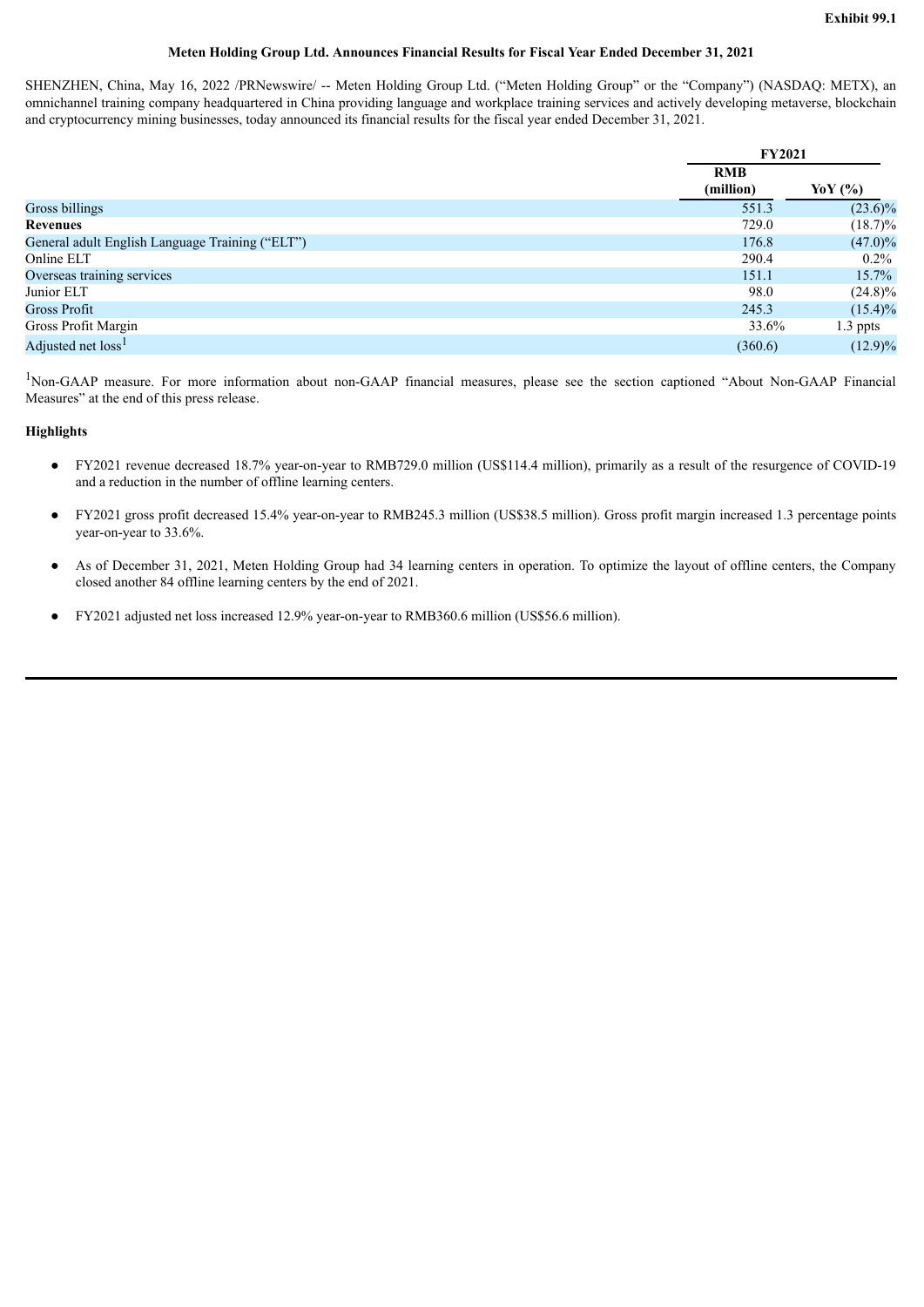## **Alan Peng, Chief Executive Officer of Meten Holding Group commented:**

"In fiscal year 2021, we significantly reduced the number of offline learning centers to effectively reduce the impact of the resurgence of COVID-19 on our business, improve the utilization of our resources, and prepare for the strategic transformation of our business. Inevitably, our financial and operational performances have been affected by the initiation of business transformation in fiscal year 2021. However, we expect these measures to significantly reduce the Company's fixed costs, improve profit margins and reduce operating risks in the long term. With an effective resource reallocation, we believe that our offline learning centers' operation performance and profitability will be significantly improved once the COVID-19 pandemic is under control.

We launched a number of new businesses in fiscal year 2021, in addition to the optimization of the existing business. In fiscal year 2021, we actively kept exploring opportunities in the blockchain and cryptocurrency industry and established strategic partnerships with AGM Group Holdings lnc. Meanwhile, the Company is actively seeking opportunities in mine construction, mining, and the manufacturing and sales of mining machines. In addition, the Company has entered into an agreement with industry experts in the cryptocurrency and blockchain industry to establish a joint venture engaging in the research and development, production, and sales of cryptocurrency mining equipment. We believe that all of these partnerships have laid a solid foundation for the steady development of the Company's new approach in the field of Metaverse, blockchain and cryptocurrency.

We remain confident with our progress in our business transformation, and we believe we are well-positioned with multi-growth drivers. Looking forward, we will continue to execute our strategic plan and strive to generate additional revenue and create long-term shareholder value."

#### **Operational developments**

|                                                      | <b>FY2021</b> |          |
|------------------------------------------------------|---------------|----------|
| Student enrollments                                  | 64.067        | (8.9)%   |
| Course withdrawal rate <sup>(1)</sup> $\frac{6}{90}$ | 16.4%         | 5.4 ppts |

(1) Refers to the amount of refunds issued in a specific period of time as a percentage of the sum of the amount of gross billings and the amount of refunds for such period.

|                                          | <b>December 31, 2021</b> |              |
|------------------------------------------|--------------------------|--------------|
| Number of self-operated learning centers |                          | $(69.5)\%$   |
| Number of franchised learning centers    |                          | $(84.6)\%$ * |

*(\* Change compared to the previous year end)*

#### *Continued product innovation*

The Company continued to invest in product development in fiscal year 2021, leveraging the several recently launched new products across both its offline and online platforms, which include three new language (Japanese, Spanish, Korean and German) products. For fiscal year 2021, the Company's revenue derived from Japanese, Spanish and Korean language training services was RMB8.0 million (US\$1.3 million).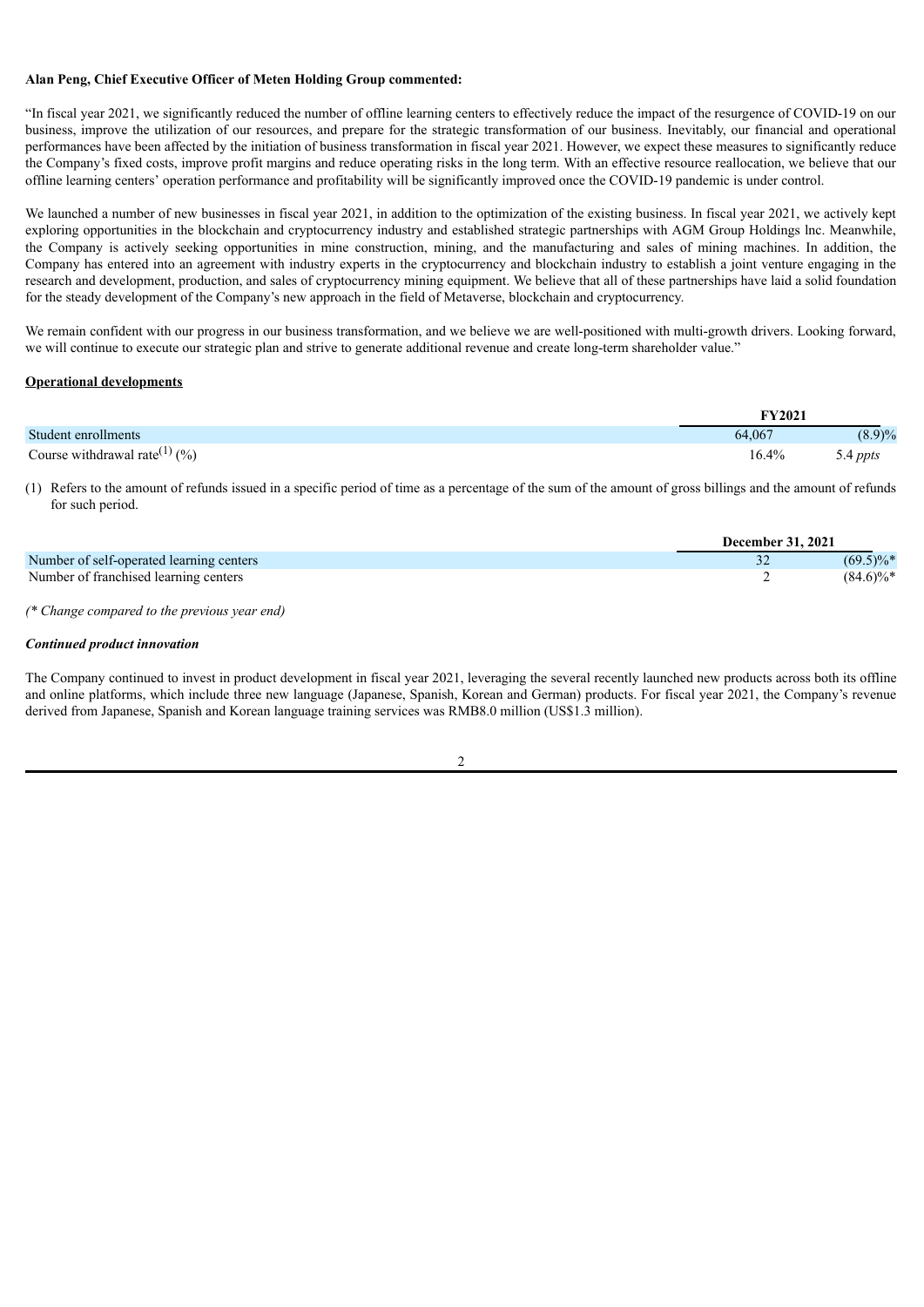## **Financial results**

#### *Revenues*

In fiscal year 2021, revenue amounted to RMB729.0 million (US\$114.4 million), a decrease of 18.7% year-on-year from RMB897.0 million in fiscal year 2020, primarily as a result of the resurgence of COVID-19 and a reduction in the number of offline learning centers.

For general adult ELT, revenues decreased 47.0% year-on-year, to RMB176.8 million (US\$27.7 million) in fiscal year 2021 from RMB333.5 million in fiscal year 2020. For overseas training services, revenues increased 15.7% year-on-year, to RMB151.1 million (US\$23.7 million) in fiscal year 2021 from RMB130.6 million in fiscal year 2020.

For Junior ELT, revenues decreased to RMB98.0 million (US\$15.4 million) in fiscal year 2021 from RMB130.3 million in fiscal year 2020. This decrease in revenues was largely driven by the resurgence of COVID-19 and the closure of offline learning centers.

For online ELT, revenues increased 0.2% year-on-year, to RMB290.4 million (US\$45.6 million) in fiscal year 2021 from RMB289.7 million in fiscal year 2020.

#### *Cost of revenues*

The Company's cost of revenues consists primarily of staff costs, property expenses, depreciation and amortization, and teaching material costs.

In fiscal year 2021, cost of revenues decreased by 20.3% to RMB483.7 million (US\$75.9 million), from RMB607.1 million in fiscal year 2020. This was predominantly due to efforts to optimize costs and a reduction in the number of offline learning centers.

#### *Gross profit*

In fiscal year 2021, gross profit decreased by 15.4% to RMB245.3 million (US\$38.5 million), from RMB290.0 million in fiscal year 2020.

In fiscal year 2021, gross profit margin increased by 1.3 percentage points to 33.6% from 32.3% in fiscal year 2020.

### *Operating expenses*

In fiscal year 2021, selling and marketing expenses amounted to RMB250.9 million (US\$39.4 million), a decrease of 19.2% from RMB310.4 million in fiscal year 2020, primarily as a result of reduction in the number of offline sales points.

In fiscal year 2021, research and development expenses decreased by 42.2% year-on-year to RMB18.4 million (US\$2.9 million), from RMB31.9 million in fiscal year 2020.

In fiscal year 2021, general and administrative expenses decreased by 2.0% year-on-year to RMB341.5 million (US\$53.6 million), from RMB348.4million in fiscal year 2020.

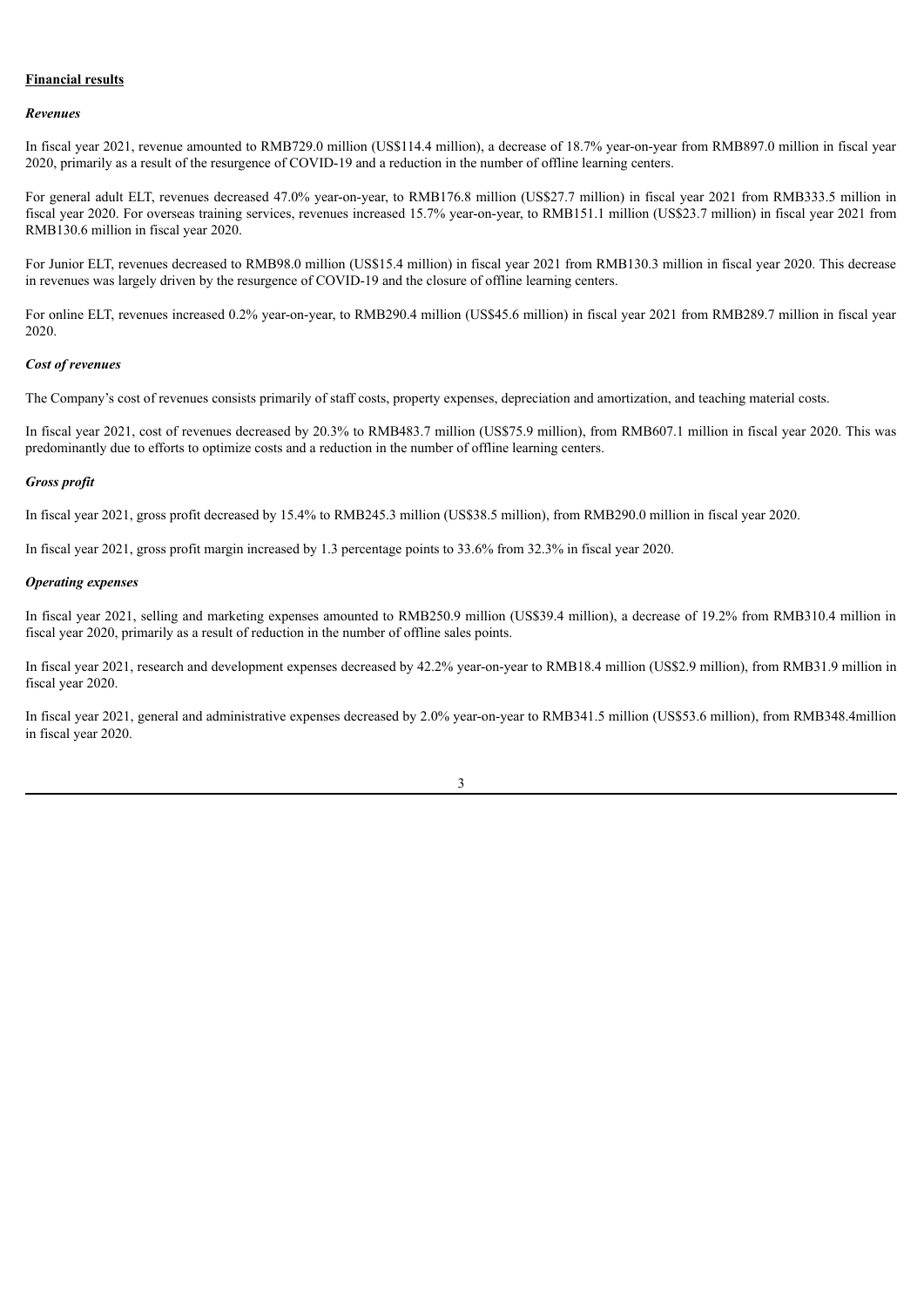### *Loss from operations*

In fiscal year 2021, loss from operations was RMB365.4 million (US\$57.3 million), compared to loss from operations of RMB400.8 million in fiscal year 2020.

# *Net loss*

In fiscal year 2021, net loss was RMB386.3 million (US\$60.6 million), compared to a net loss of RMB412.8 million in fiscal year 2020.

#### *Cash and cash equivalents*

As of December 31, 2021, Meten Holding Group had RMB168.4 million (US\$26.4 million) of cash and cash equivalents, compared to RMB90.1 million as of December 31, 2020.

### **Outlook**

The launch of the new businesses marks a strategic transformation of the Company. Currently, the Company's cryptocurrency and Metaverse education businesses are in operation and are just beginning to generate revenue. The Company expects to develop and become a Metaverse technology company in the next one to two years with the deployment of its transformation strategies.

#### **Exchange Rate**

The Company's business is primarily conducted in China and all of the revenues are denominated in Renminbi ("RMB"). This announcement contains translations of certain RMB amounts into U.S. dollars ("USD" or "US\$") at specified rates solely for the convenience of the readers. Unless otherwise noted, all translations from RMB to USD for fiscal year 2021 are made at the rate of RMB6.3726 to US\$1.00, the exchange rate set forth in the H.10 statistical release of the Federal Reserve Board on December 31, 2021, respectively. No representation is made that the RMB amounts could have been, or could be, converted, realized or settled into US\$ at that rate on December 31, 2021, as the case may be, or at any other rate.

## **About Non-GAAP Financial Measures**

Meten Holding Group's consolidated financial results are presented in accordance with GAAP. However, to provide meaningful supplemental information regarding its performance, Meten Holding Group adopts the following measures which are defined as non-GAAP financial measures by the U.S. Securities and Exchange Commission:

- *EBITDA*: calculated by subtracting net interest income/loss and adding back income tax expense and non-cash expense of depreciation and amortization to a firm's net income/(loss).
- *Adjusted EBITDA*: calculated by removing certain one-off, irregular and/or non-recurring items from EBITDA such as offering expenses and share-based compensation expenses.
- *Adjusted net (loss)/income*: calculated by adding back certain one-off, irregular and/or non-recurring items to net income/loss such as offering expenses and share-based compensation expenses.

The presentation of these non-GAAP financial measures is not intended to be considered in isolation or as a substitute for the financial information prepared and presented in accordance with GAAP.

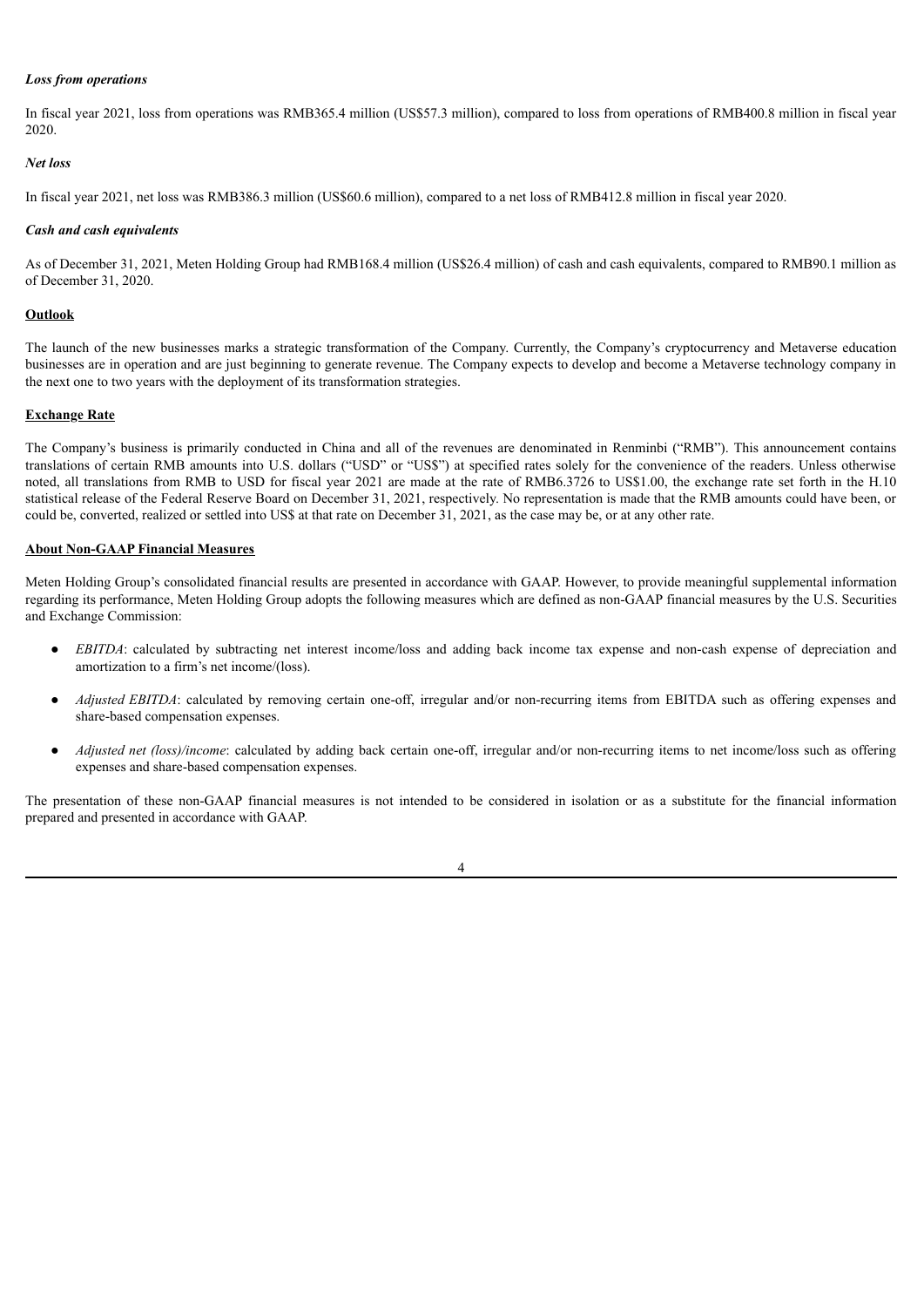#### **About Meten Holding Group Ltd.**

Meten Holding Group Ltd., formerly known as Meten EdtechX Education Group Ltd., is an omnichannel training company headquartered in China providing language and workplace training services. In addition to its training services, Meten Holding Group actively develops metaverse, blockchain and cryptocurrency mining businesses to align with its future business development strategy. Meten Holding Group is committed to developing blockchain related businesses in North America, including cryptocurrency mining, mining farm construction, and mining pool and data center operation. Meten Holding Group actively explores metaverse business, such as Metaverse vocational education courses, with its competitive advantages and technology.

For more information, please visit: **https://investor.metenedu-edtechx.com**.

#### *Safe Harbor Statement*

This announcement contains forward-looking statements that involve risks and uncertainties. These statements are made under the "safe harbor" provisions of the U.S. Private Securities Litigation Reform Act of 1995. These forward-looking statements can be identified by terminology such as "will," "expects," "anticipates," "future," "intends," "plans," "believes," "estimates" and similar statements. Statements that are not historical facts, including statements about the Company's beliefs and expectations, are forward-looking statements. A number of factors could cause actual results to differ materially from those contained in any forward-looking statement, including but not limited to the following: the future development of and the Company's ability to succeed in its new line of business in cryptocurrency and blockchain industry; the continuing impact of the COVID-19 pandemic and the emergence of new variants; our ability to attract students without a significant decrease in course fees; our ability to continue to hire, train and retain qualified teachers; our ability to maintain and enhance our brands; our ability to effectively and efficiently manage the expansion of our school network and successfully execute our growth strategy; the outcome of ongoing, or any future, litigation or arbitration, including those relating to copyright and other intellectual property rights; competition in the English language training sector in China; changes in our revenues and certain cost or expense items as a percentage of our revenues; the expected growth of the Chinese English language training and private education market; Chinese governmental policies relating to private educational services and providers of such services; health epidemics and other outbreaks in China; and general economic conditions in China. The Company does not undertake any obligation to update any forward-looking statement, except as required under applicable law. All information provided in this press release and in the attachments is as of the date of this press release, and the Company undertakes no duty to update *such information, except as required under applicable law.*

#### **For investor and media inquiries, please contact:**

Ascent Investor Relations LLC Tina Xiao +1 917-609-0333 **tina.xiao@ascent-ir.com**

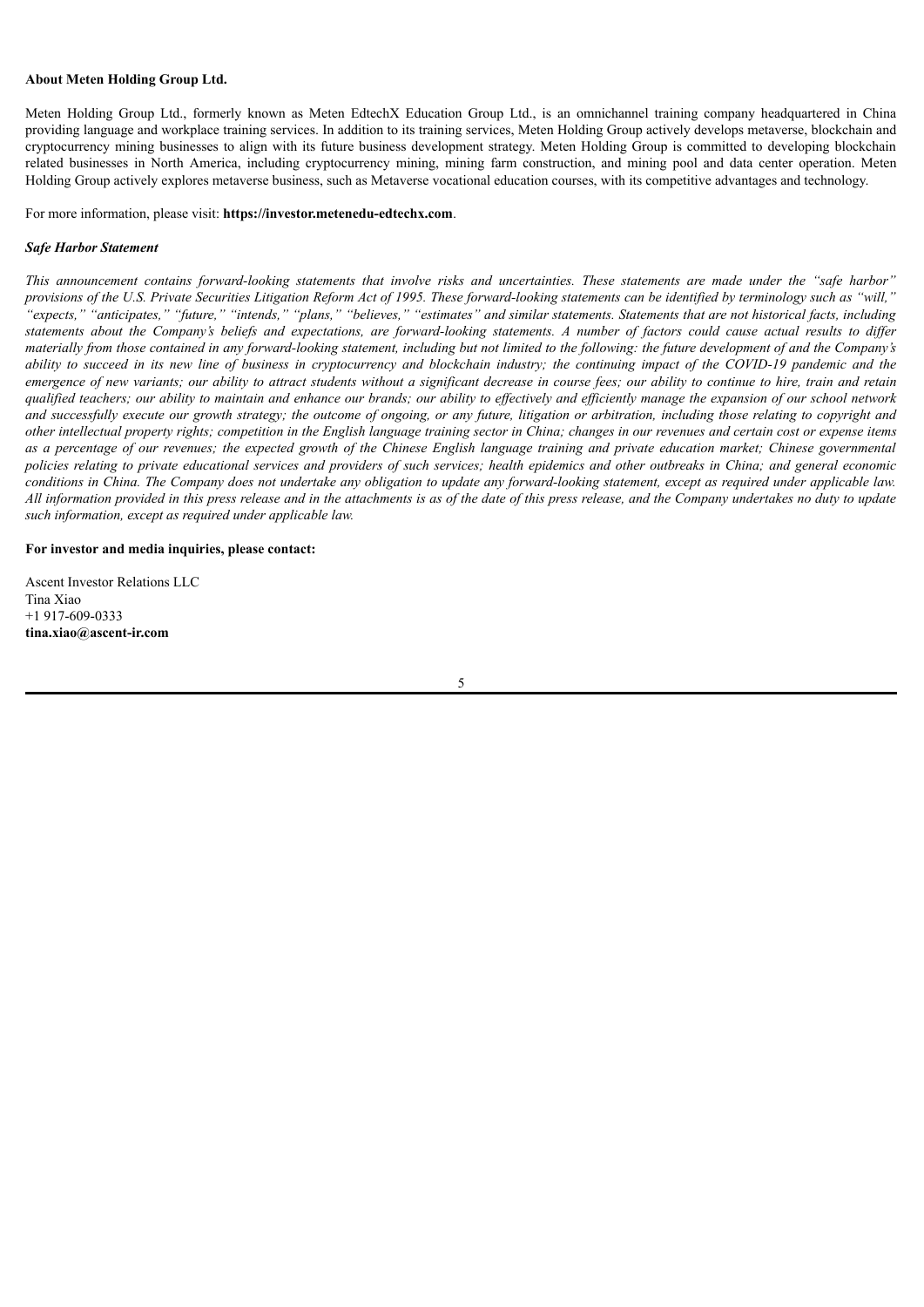# **METEN HOLDING GROUP LTD CONSOLIDATED BALANCE SHEETS (In thousands of RMB, except share data and per share data, or otherwise noted)**

|                                                    |                | As of December 31. |                                                       |  |  |
|----------------------------------------------------|----------------|--------------------|-------------------------------------------------------|--|--|
|                                                    | 2020           | 2021               |                                                       |  |  |
| <b>ASSETS</b>                                      | <b>RMB'000</b> | <b>RMB'000</b>     | <b>US\$'000</b><br><b>Unaudited</b><br>(Note $3(c)$ ) |  |  |
| <b>Current assets</b>                              |                |                    |                                                       |  |  |
| Cash and cash equivalents                          | 90,115         | 168,404            | 26,426                                                |  |  |
| Contract assets                                    | 6,194          | 5,323              | 835                                                   |  |  |
| Accounts receivable, net                           | 27,013         | 44,291             | 6,950                                                 |  |  |
| Other contract costs                               | 47,125         | 32,241             | 5,059                                                 |  |  |
| Prepayments and other current assets               | 50,658         | 117,735            | 18,475                                                |  |  |
| Amounts due from related parties                   | 7,934          | 7,265              | 1,140                                                 |  |  |
| Prepaid income tax                                 | 14,460         | 14,479             | 2,272                                                 |  |  |
| <b>Total current assets</b>                        | 243,499        | 389,738            | 61,157                                                |  |  |
| <b>Non-current assets</b>                          |                |                    |                                                       |  |  |
| Restricted cash                                    | 10,358         | 8,840              | 1,387                                                 |  |  |
| Other contract costs                               | 9,316          | 11,149             | 1,750                                                 |  |  |
| Equity method investments                          | 24,552         | 24,403             | 3,829                                                 |  |  |
| Property and equipment, net                        | 146,891        | 85,803             | 13,464                                                |  |  |
| Operating lease right-of-use assets                | 322,559        | 105,551            | 16,563                                                |  |  |
| Intangible assets, net                             | 19,337         | 14,675             | 2,303                                                 |  |  |
| Deferred tax assets                                | 6,997          | 25,991             | 4,079                                                 |  |  |
| Goodwill                                           | 274,567        | 192,962            | 30,280                                                |  |  |
| Long-term prepayments and other non-current assets | 40,754         | 26,254             | 4,122                                                 |  |  |
| <b>Total non-current assets</b>                    | 855,331        | 495,628            | 77,777                                                |  |  |
|                                                    |                |                    |                                                       |  |  |
| <b>Total assets</b>                                | 1,098,830      | 885,366            | 138,934                                               |  |  |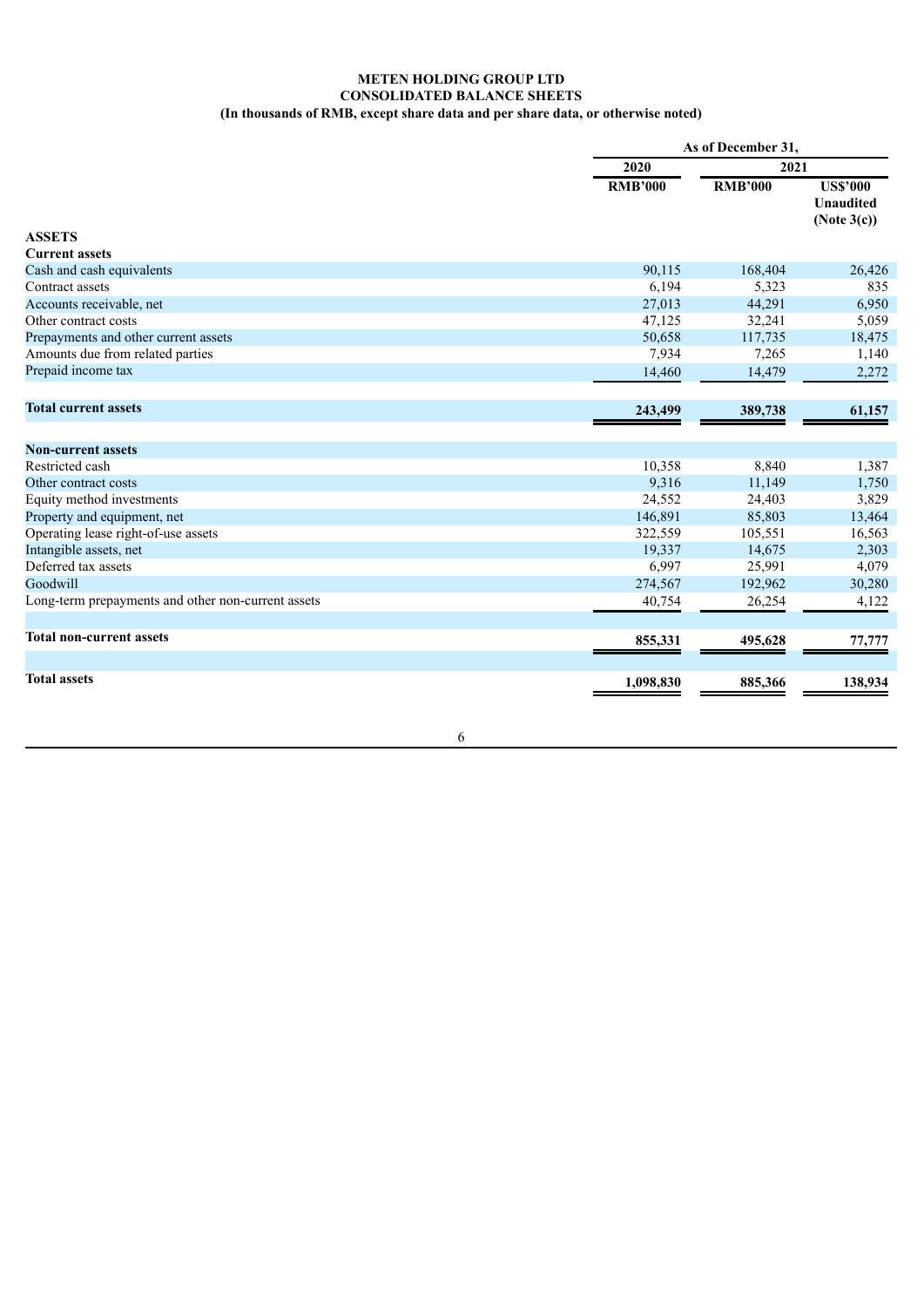# **METEN HOLDING GROUP LTD CONSOLIDATED BALANCE SHEETS (Continued) (In thousands of RMB, except share data and per share data, or otherwise noted)**

|                                                                                                                                                                         | As of December 31, |                |                                                |
|-------------------------------------------------------------------------------------------------------------------------------------------------------------------------|--------------------|----------------|------------------------------------------------|
|                                                                                                                                                                         | 2020               | 2021           |                                                |
|                                                                                                                                                                         | <b>RMB'000</b>     | <b>RMB'000</b> | <b>US\$'000</b><br>Unaudited<br>(Note $3(c)$ ) |
| <b>LIABILITIES AND STOCKHOLDERS' EQUITY</b>                                                                                                                             |                    |                |                                                |
| <b>Current liabilities</b>                                                                                                                                              |                    |                |                                                |
| Accounts payable (including amounts of variable interest entities ("VIEs") without recourse to the                                                                      |                    |                |                                                |
| Company of RMB 9,762 and RMB 15,881 as of December 31, 2020 and 2021, respectively)                                                                                     | 17,013             | 16,164         | 2,536                                          |
| Bank loans (including amounts of VIEs without recourse to the Company of RMB 133,900 and                                                                                |                    |                |                                                |
| RMB 6,000 as of December 31, 2020 and 2021, respectively )                                                                                                              | 133,900            | 6,000          | 942                                            |
| Deferred revenue (including amounts of VIEs without recourse to the Company of RMB 341,934                                                                              |                    |                |                                                |
| and RMB 213,006 as of December 31, 2020 and 2021, respectively)                                                                                                         | 341.934            | 213,006        | 33,425                                         |
| Salary and welfare payable (including amounts of VIEs without recourse to the Company of RMB<br>$65,927$ and RMB 26,075 as of December 31, 2020 and 2021, respectively) | 67,609             | 27,404         | 4,300                                          |
| Financial liabilities from contracts with customers (including amounts of VIEs without recourse to                                                                      |                    |                |                                                |
| the Company of RMB 384,561 and RMB 337,932 as of December 31, 2020 and 2021,                                                                                            |                    |                |                                                |
| respectively)                                                                                                                                                           | 384,561            | 337,932        | 53,029                                         |
| Accrued expenses and other payables (including amounts of VIEs without recourse to the Company                                                                          |                    |                |                                                |
| of RMB 43,009 and RMB 7,733 as of December 31, 2020 and 2021, respectively)                                                                                             | 46,030             | 36,575         | 5,739                                          |
| Income taxes payable (including amounts of VIEs without recourse to the Company of RMB 267)                                                                             |                    |                |                                                |
| and RMB 195 as of December 31, 2020 and 2021, respectively)                                                                                                             | 267                | 195            | 31                                             |
| Amounts due to related parties (including amounts of VIEs without recourse to the Company of                                                                            |                    |                |                                                |
| RMB159,739 and RMB 685,287 as of December 31, 2020 and 2021, respectively)                                                                                              | 50,192             | 41,758         | 6,553                                          |
| Current operating lease liabilities (including amounts of VIEs without recourse to the Company of                                                                       |                    |                |                                                |
| RMB 131,151 and RMB 35,817 as of December 31, 2020 and 2021, respectively)                                                                                              | 131,151            | 35,817         | 5,620                                          |
| <b>Total current liabilities</b>                                                                                                                                        | 1,172,657          | 714,851        | 112,175                                        |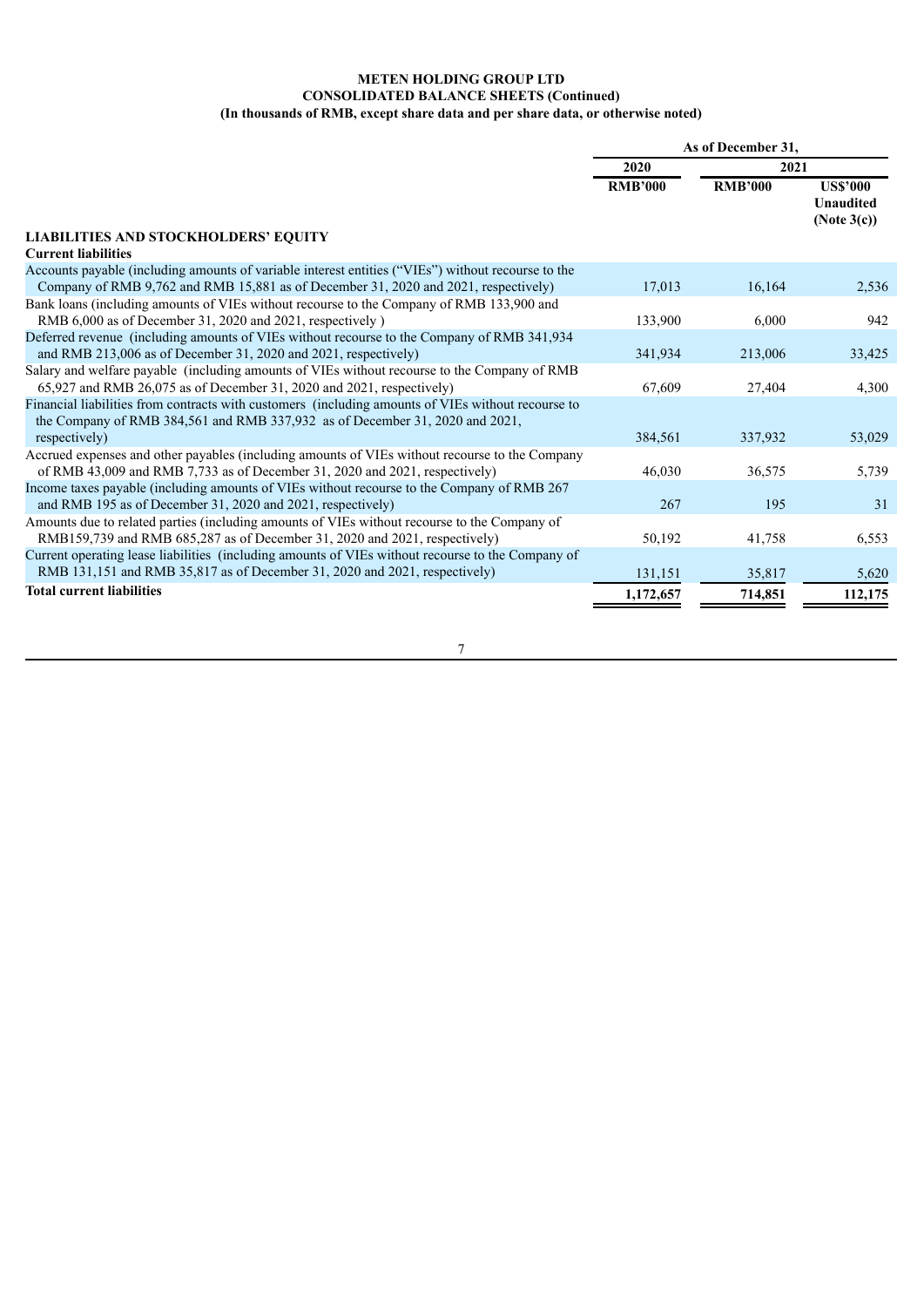# **METEN HOLDING GROUP LTD CONSOLIDATED BALANCE SHEETS (Continued) (In thousands of RMB, except share data and per share data, or otherwise noted)**

|                                                                                                                                                                          | As of December 31, |                |                                             |
|--------------------------------------------------------------------------------------------------------------------------------------------------------------------------|--------------------|----------------|---------------------------------------------|
|                                                                                                                                                                          | 2020               | 2021           |                                             |
| <b>Non-current liabilities</b>                                                                                                                                           | <b>RMB'000</b>     | <b>RMB'000</b> | US\$'000<br><b>Unaudited</b><br>(Note 3(c)) |
| Deferred revenue (including amounts of VIEs without recourse to the Company of RMB 46.927<br>and RMB $35,546$ as of December 31, 2020 and 2021, respectively)            | 46,927             | 35,546         | 5,578                                       |
| Deferred tax liabilities (including amounts of VIEs without recourse to the Company of RMB<br>7,661 and RMB 4,433 as of December 31, 2020 and 2021, respectively)        | 7,661              | 4,433          | 696                                         |
| Operating lease liabilities (including amounts of VIEs without recourse to the Company of RMB<br>$200,409$ and RMB 59,824 as of December 31, 2020 and 2021, respectively | 200,409            | 59,824         | 9,388                                       |
| Non-current tax payable (including amounts of VIEs without recourse to the Company of RMB<br>33,718 and RMB 34,137 as of December 31, 2020 and 2021, respectively)       | 33,718             | 34,137         | 5,357                                       |
| <b>Total non-current liabilities</b>                                                                                                                                     | 288,715            | 133,940        | 21,019                                      |
| <b>Total liabilities</b>                                                                                                                                                 | 1,461,372          | 848,791        | 133,194                                     |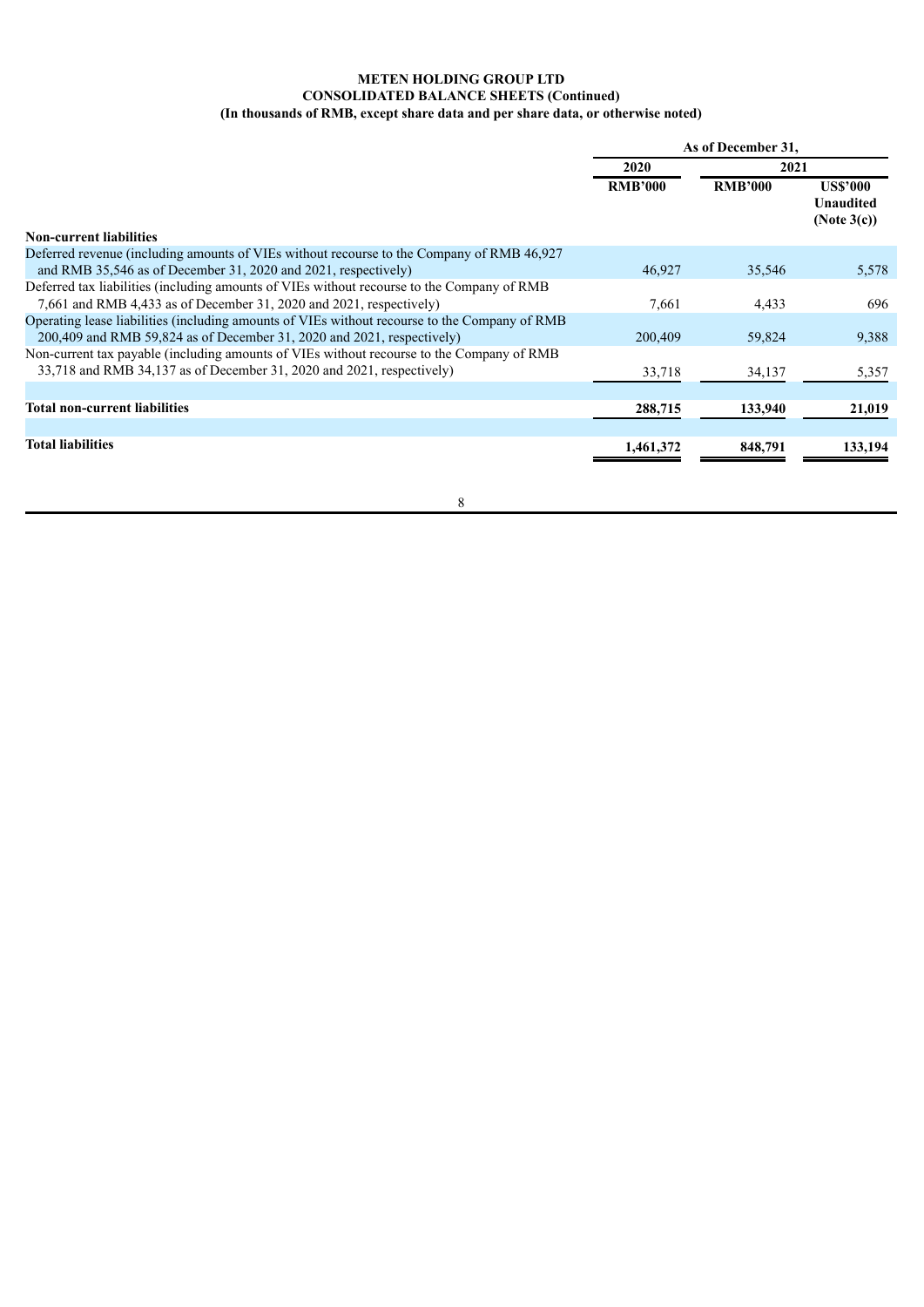# **METEN HOLDING GROUP LTD CONSOLIDATED BALANCE SHEETS (Continued) (In thousands of RMB, except share data and per share data, or otherwise noted)**

| <b>US\$'000</b><br>Unaudited<br>(Note $3(c)$ ) |
|------------------------------------------------|
|                                                |
|                                                |
| 34                                             |
|                                                |
| 210,710                                        |
| (207, 222)                                     |
| 3,522                                          |
| 2,218                                          |
| 5,740                                          |
|                                                |
| 138,934                                        |
|                                                |